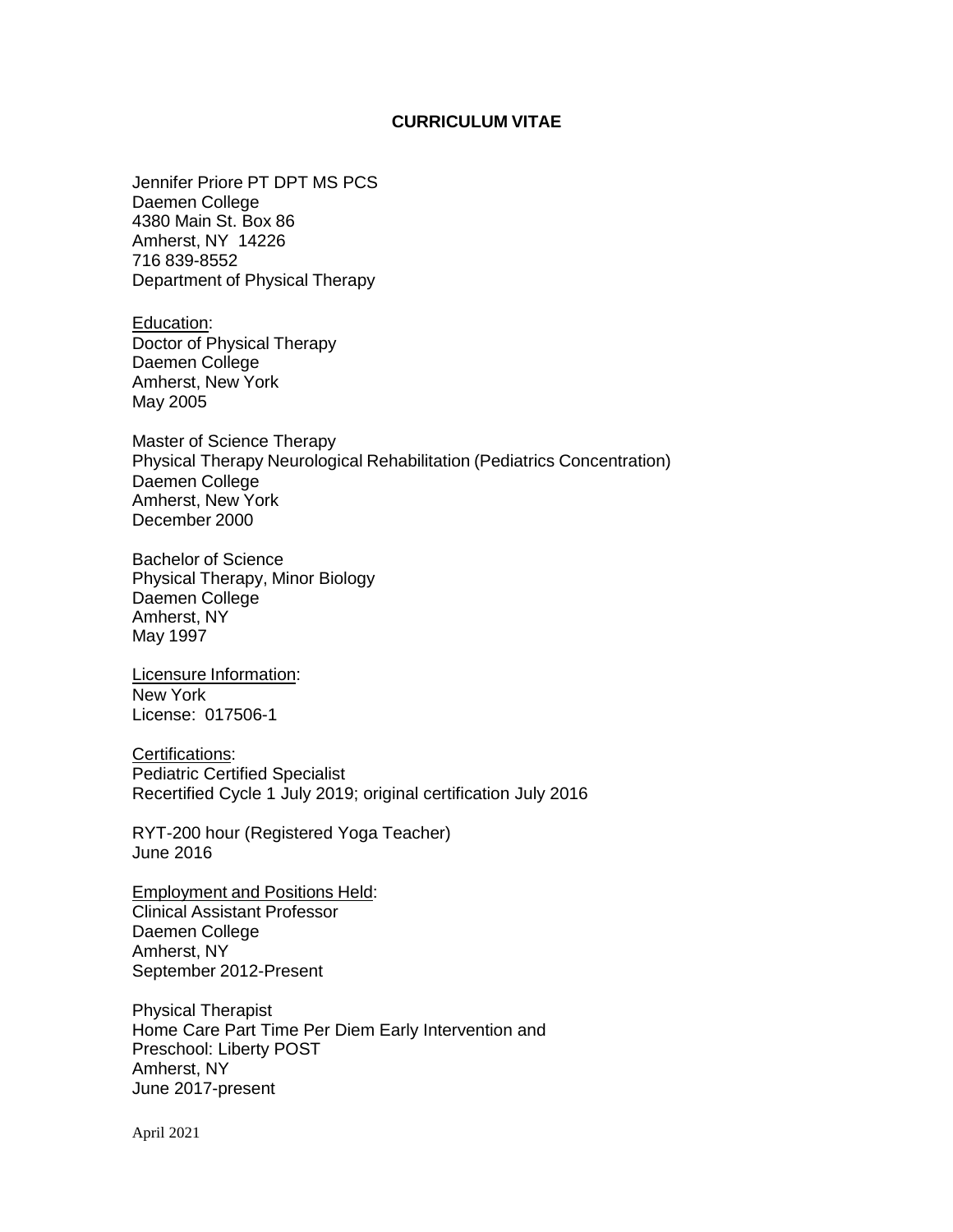Coordinator of Youth Services Pediatric Educational and Diagnostic Services (PEDS) at Erie County Medical Center Amherst, NY September 2010-August 2012

Senior Physical Therapist Erie County Medical Center at School #84 Buffalo, NY June 2006 – September 2010

Staff Physical Therapist Erie County Medical Center at School #84 Buffalo, NY October 1998 – May 2006

Home Care Early Intervention/Pre-School Physical Therapist- Part time Per Diem Olmsted Center for Sight September 2012-present

Home Care Early Intervention/Pre-School Physical Therapist- Part time Per Diem Therapeutic Link for Children Orchard Park, NY March 2002-September 2010

Home Care Early Intervention/Pre-School Physical Therapist- Part time Per Diem Diversified Children's Services Kenmore, NY December 2001- December 2005

Adjunct Clinical Professor Daemen College Amherst, NY January 2000-December 2010

Staff Physical Therapist Cantalician Center for Learning Buffalo, NY June 1997 – October 1998

**Peer Reviewed Publications:** N/A

Peer Reviewed Scientific and Professional Presentations: Keynote Address: The Obesity Epidemic WNY Interprofessional Education Summit (Virtual) September 30, 2020 Non-peer reviewed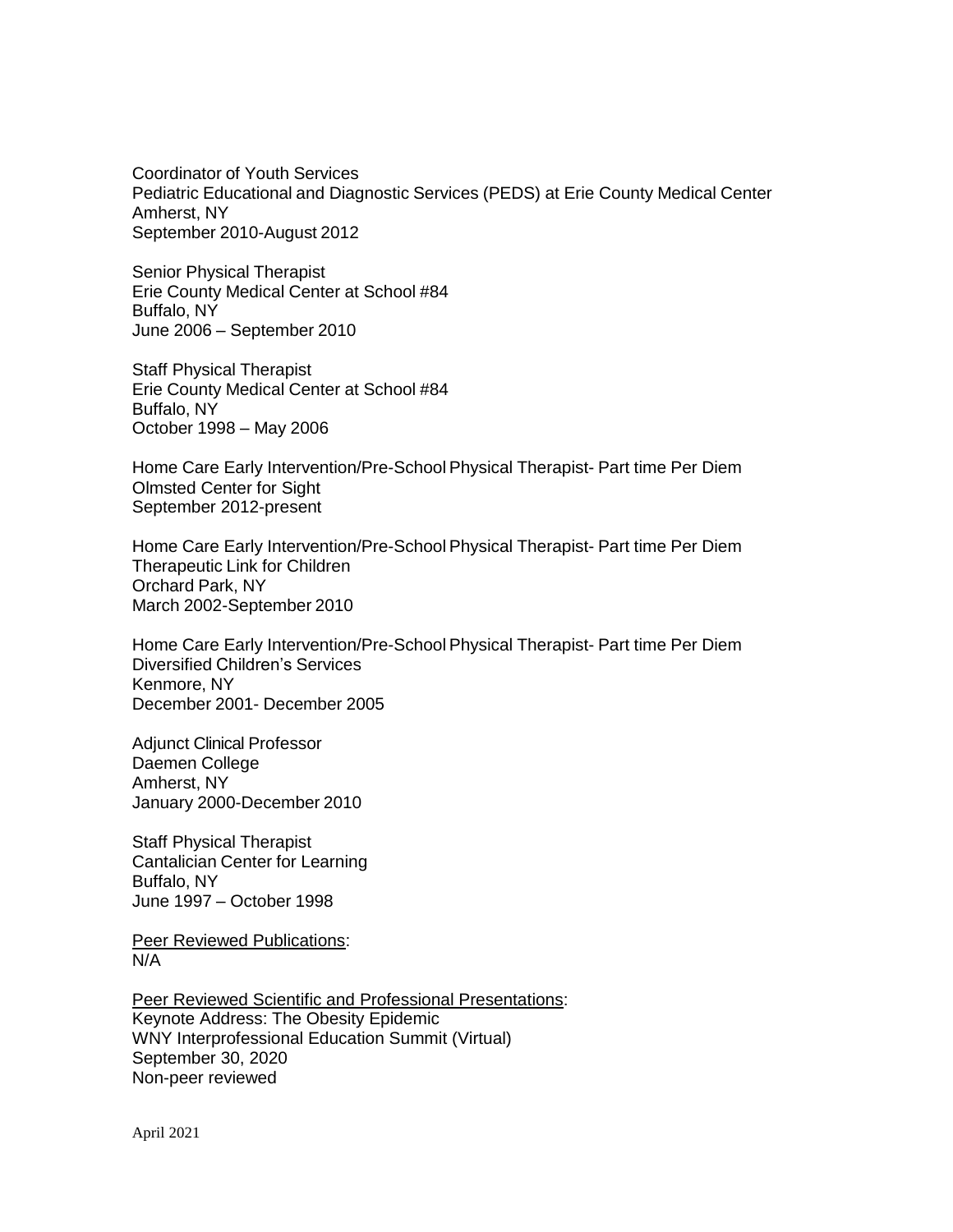Intensive Workshop (2.5 hours): Yoga for EveryBODY: Adapting Yoga to Augment Physical Therapy for Children with Developmental Challenges While Working Towards Function! Academy of Pediatric Physical Therapy 2020 Annual Conference (Virtual) November 2020

Poster Presentation: Effects of Classroom Based Yoga on Balance in Preschool Aged Children with Autism Spectrum Disorder: A Case Series Report Combined Sections Meeting (CSM) Washington, DC January 2019

Poster Presentation: Comparison of Child and Parent Perception of Quality of Life in Children Ages 8-12 Years with Developmental Coordination Disorder and Those Who Are Typically Developing: A Case Series Report Academy of Pediatric Physical Therapy Annual Conference Chattanooga, TN November 2018

Poster Presentation: Comparison of Child and Parent Perception of Quality of Life in Children Ages 8-12 Years with Developmental Coordination Disorder and Those Who Are Typically Developing: A Case Series Report (smaller sample size) American Congress of Rehabilitation Conference Atlanta, GA October 2017

Funded/In Review Grant Activity: N/A

Current/Active Research Activity: Jennifer Priore, PT DPT MS PCS Effects of Non-Cognitive Factors on Academic and NPTE Success Non-funded

Jennifer Priore, PT DPT MS PCS Effects of Classroom Based Yoga on Balance in Preschool Aged Children with Autism Spectrum Disorder Non-funded

Jennifer Priore, PT DPT MS PCS Does Quality of Life Differ Between Typically Developing Children and Children with Suspected Developmental Coordination Disorder?" Non-funded

Membership in Scientific/Professional Organizations: American Physical Therapy Association and New York State Physical Therapy Associations: Pediatric and Education Section 1997-present

Consultative and Advisory Positions Held: N/A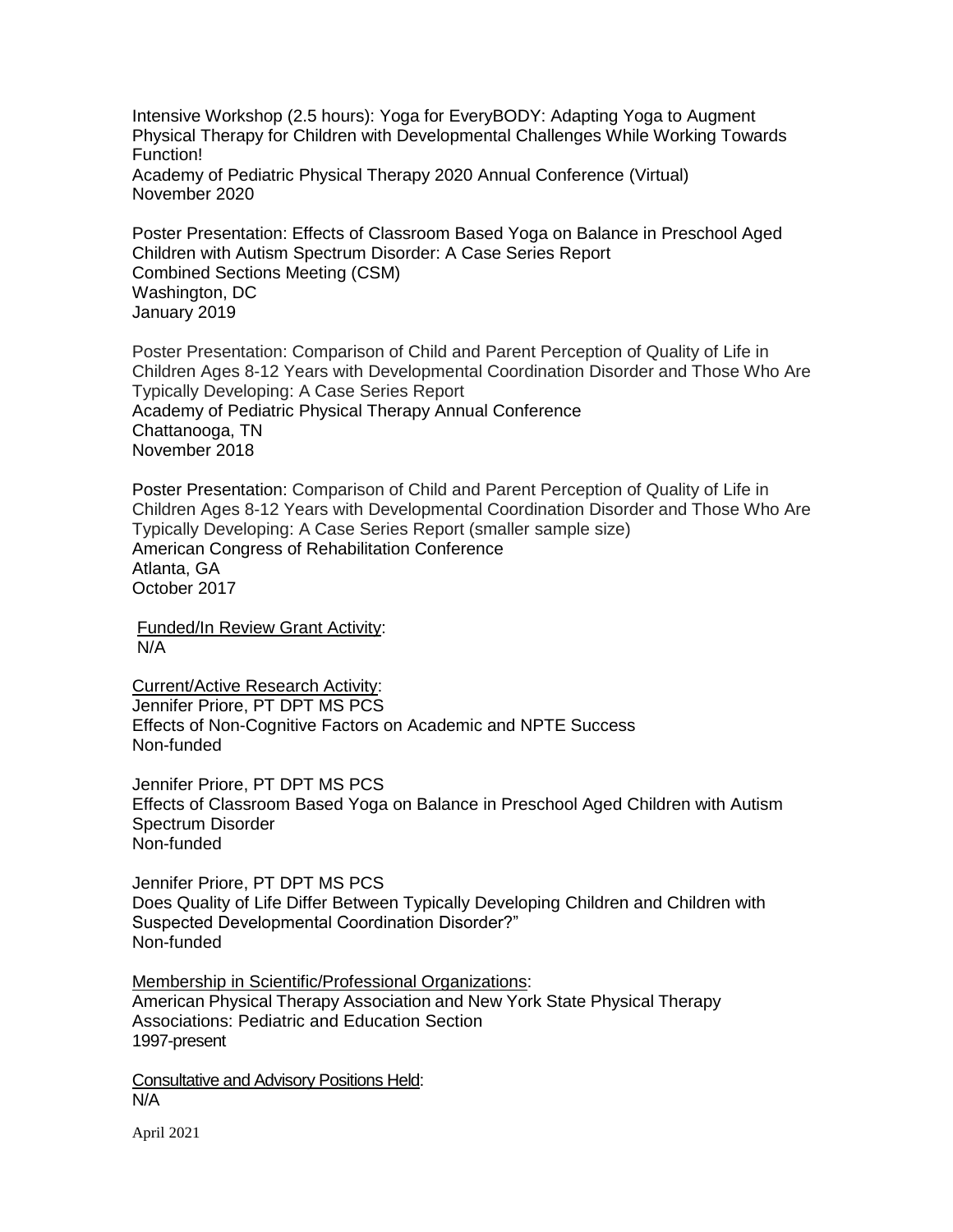Community Service: Church Volunteer St. Mary's Church July 2016 – present

School Volunteer Sheridan Hill Elementary School September 2014 – present

Assistant Coach Clarence Soccer Association August 2014 - October 2014

Church Volunteer and Head Soccer Coach St. Gregory the Great September 2011- September 2014

Co-Chairman of 'Day for Play Charity Golf Outing' Erie County Medical Center at School #84 April 2009 - August 2009

Service to the University/College/School on Committees/Councils/Commissions: September 2018-present Co-Chair of Student Physical Therapy Association

September 2019-present Chair of Comprehensive Examination Committee

September 2016-August 2018 Chair of PT Department Alumni Relations

January 2014-July 2016 Chair of Physical Therapy Faculty Search Committee

July 2014 - July 2015 Diversity Committee

September 2013-present Comprehensive Exam Committee Member

September 2012-present Faculty Treasurer of Student Physical Therapy Association

Honors and Awards: N/A

Continuing Education Attended: APPTAC 2020 Registration Sessions (Virtual): November 2020

APPTAC Pediatric Faculty Institute: Anaheim, California November 13-14 2019